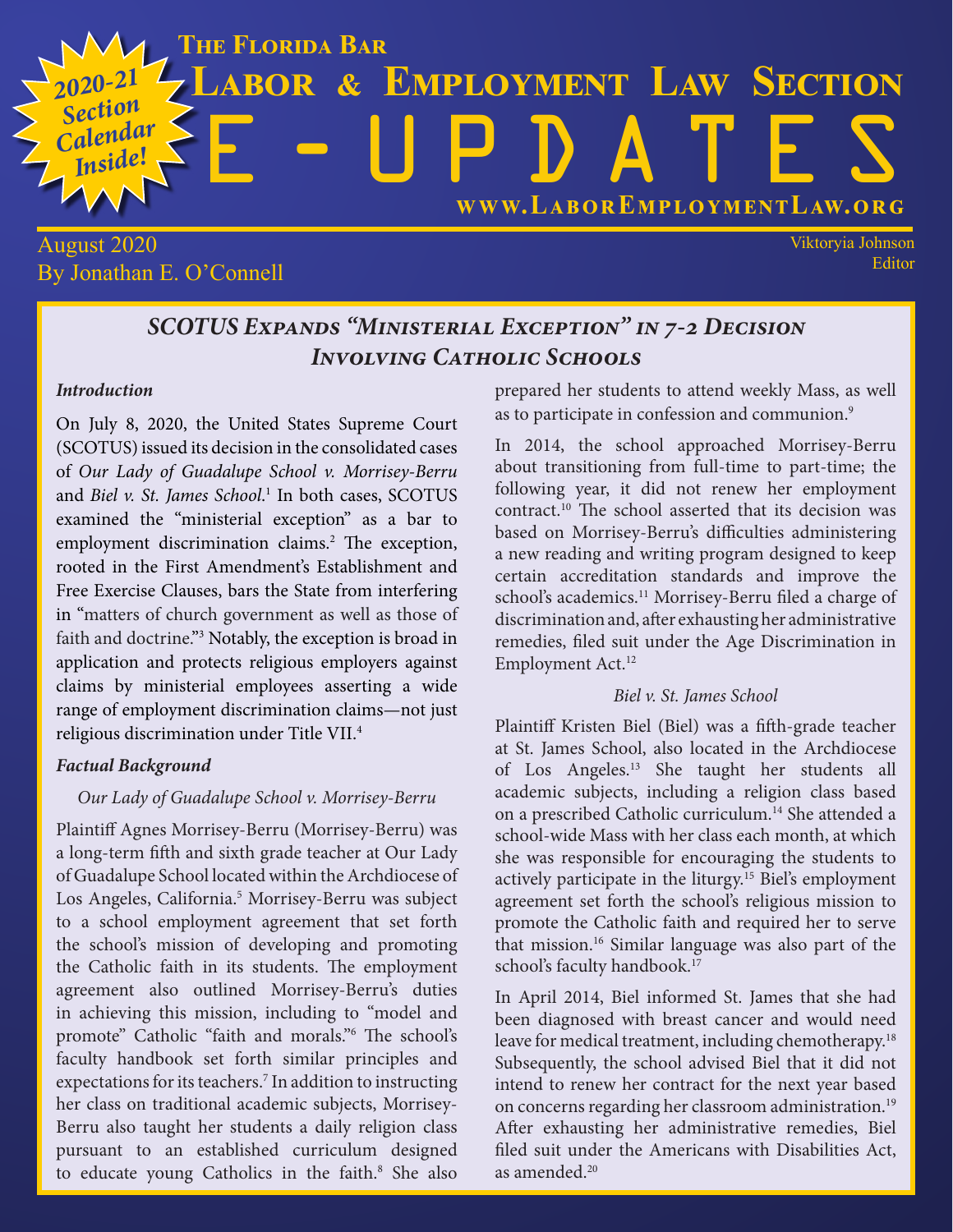#### *Procedural Histories*

Both plaintiffs filed their respective lawsuits in the United States District Court for the Central District of California.21 Following discovery in each case, the court granted the schools' motions for summary judgment.<sup>22</sup> The district court's decisions were based on the application of the ministerial exception recognized by the U.S. Supreme Court in *Hosanna-Tabor Evangelical Lutheran Church and School v. EEOC*23 and its progeny, which set forth factors to be used in determining whether the exception applies. These factors include: the existence of a formal religious title, the existence of formal religious training, and whether the employee was held out to the public as a "minister."<sup>24</sup> Finding that within this framework the schools established that each plaintiff satisfied the exception, the district court dismissed the cases.<sup>25</sup>

Both plaintiffs appealed the dismissals to the U.S. Court of Appeals for the Ninth Circuit.26

The Ninth Circuit reversed the lower court's decisions. In *Morrisey-Berru*, the Ninth Circuit concluded that under *Hosanna-Tabor*, the plaintiff's lack of formal title, limited formal religious education, and the fact that she "did not hold herself out to the public as a religious leader or minister," outweighed her religious responsibilities. Thus, the court found that *Morrisey-Berru* did not fall within the exception.<sup>27</sup> Similarly, in *Biel*, the court reasoned, in part, that the plaintiff lacked the requisite "credentials, training, [and] ministerial background" to qualify for the exception.<sup>28</sup> Accordingly, the Ninth Circuit held that the plaintiffs could, in fact, proceed with their claims.<sup>29</sup> The schools each appealed the decisions to the U.S. Supreme Court.30

#### *Decision*

In a 7-2 decision by Justice Alito, the Court reversed the Ninth Circuit, finding that both Morrisey-Berru and Biel indeed qualified as "ministers" under the exception and thus were barred from proceeding with their claims.<sup>31</sup> The Court began its analysis by setting forth the basic legal principle limiting the ability of courts to assess employment discrimination claims by "ministers" against their religious employers.<sup>32</sup> The Court explained that "[t]he First Amendment provides that 'Congress shall make no law respecting an establishment of religion, or prohibiting the free exercise thereof' and that "[a]mong other things, the Religion Clauses protect the right of churches and other religious institutions to decide matters 'of faith and doctrine' without government intrusion."33

The Court then noted that while the factors articulated in *Hosanna-Tabor* may be important in determining whether a position falls within the exception, "[w]hat matters, at bottom, is what an employee does."34 In rejecting a rigid application of the factors discussed in *Hosanna-Tabor*, the Court reasoned:

If titles were all-important, courts would have to decide which titles count and which do not, and it is hard to see how that could be done without looking behind the titles to what the positions actually entail. Moreover, attaching too much significance to titles would risk privileging religious traditions with formal organizational structures over those that are less formal.<sup>35</sup>

The Court also noted the vital nature of religious education to many faiths practiced in the United States.<sup>36</sup>

Applying this framework to the plaintiffs, the Court determined that there was "abundant record evidence that both teachers performed vital religious duties." For example, the record showed that:

- their employment agreements and the schools' handbooks made clear the teachers were expected to further each school's mission of educating and forming students in the Catholic faith;
- as teachers of religion (among other subjects), they "were the members of the school staff who were entrusted most directly with the responsibility of educating their students in the faith";
- the teachers guided their students "by word and deed" by participating in prayers and Mass with students and by preparing the students for participation in religious activities.37

The Court noted that, unlike the plaintiff in *Hosanna-Tabo*r, "[the teachers'] titles did not include the term 'minister,' and they had less formal religious training," yet "their core responsibilities as teachers of religion were essentially the same . . . [a]nd both their schools expressly saw them as playing a vital part in carrying out the mission of the church, and the schools' definition and explanation of their roles is important."38 Thus, the Court determined that because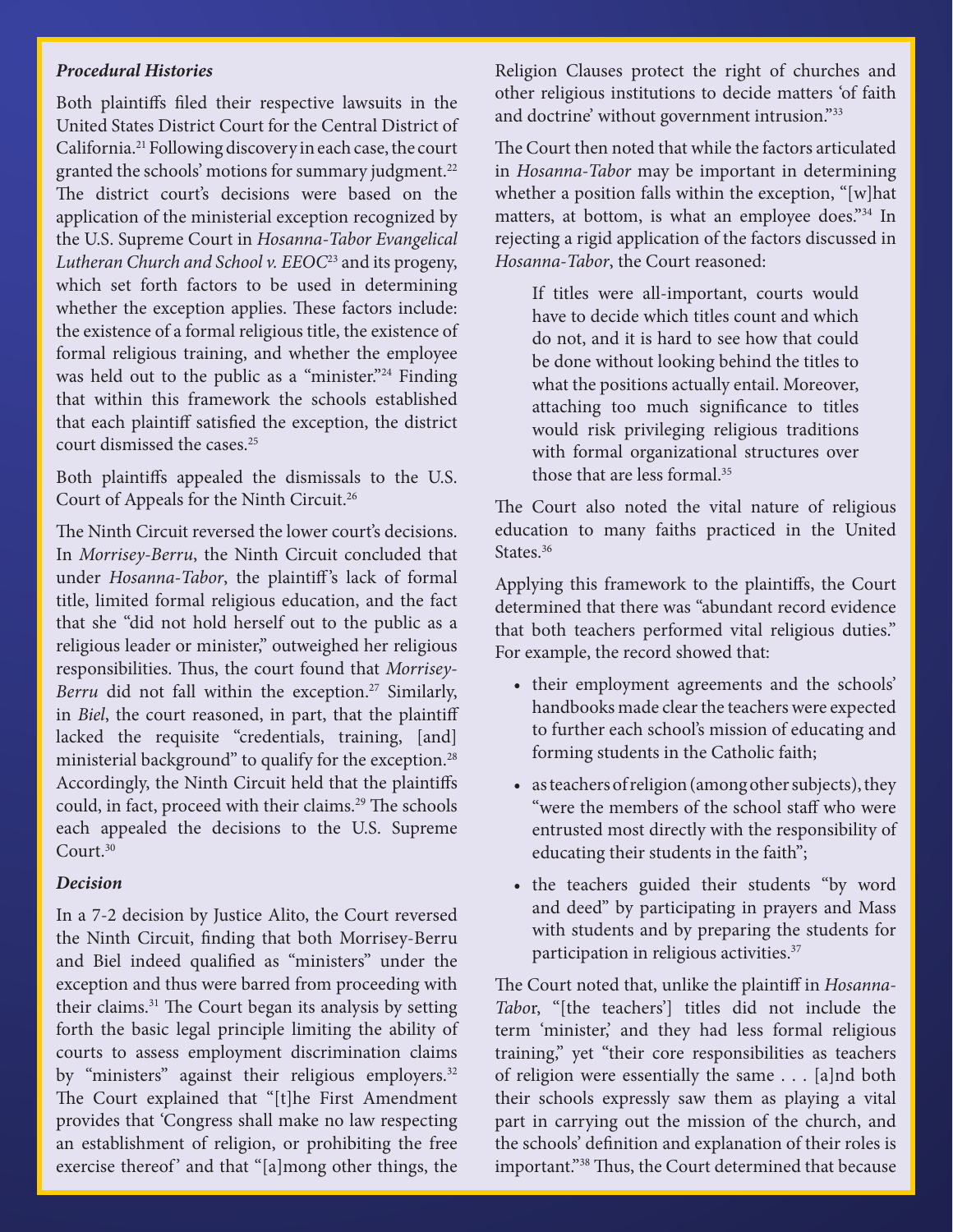the ministerial exception applied and barred judicial intrusion into the schools' decision-making, plaintiffs could not proceed with their respective lawsuits.<sup>39</sup>

#### *Dissent*

Justice Sotomayor authored the dissent, which was joined by Justice Ginsburg.40 The dissent began by noting that a number of federal employment discrimination laws contain language specifically crafted to protect religious autonomy.<sup>41</sup> For example, in the Americans with Disabilities Act, Congress specifically included a provision that permits religious organizations to consider religion when making employment-related decisions, by allowing such employers to require that "all applicants and employees conform" to the entity's "religious tenets."<sup>42</sup> The dissent also noted that "Title VII . . . permits a school to prefer '[h]iring and employ[ing]' people 'of a particular religion' if its curriculum 'propagat[es]' that religion."43 In this regard, the dissent observed that "[t]hese statutory exceptions protect a religious entity's ability to make employment decisions—hiring or firing—for religious reasons" and that, in contrast, the ministerial exception is a "judge-made doctrine" that applies much more broadly and not just to religiousbased discrimination claims.44

With respect to Biel and Morrisey-Berru, Justice Sotomayor wrote that the facts demonstrated that both teachers were indeed "lay teachers," with the record showing that:

- the schools did not publicly represent that each teacher was "a Catholic spiritual leader or 'minister'";
- "neither teacher had a 'significant degree of religious training' or underwent a 'formal process of commissioning'";
- each teacher taught various subjects, along with a religion class pursuant to a standard curriculum, and they "had almost exclusively secular duties"; and
- neither school required the teachers to be Catholic.<sup>45</sup>

The dissent concluded with the assertion that the majority's decision was "profoundly unfair" and that, "[i]n expanding the ministerial exception far beyond its historic narrowness, the Court overrides Congress' carefully tailored exceptions for religious employers.

Little if nothing appears left of the statutory exemptions after today's constitutional broadside."46

#### *Takeaway*

The Court's decision is a significant victory for religious employers—particularly schools. The ruling upholds the ministerial exception in a manner that buttresses the ability of religious employers to assert the defense in employment discrimination and, potentially, other cases. While an employee's duties appear to be the key inquiry in assessing the applicability of the exception, religious employers should take steps to ensure that the job titles, position descriptions, and educational requirements of those whom it considers to be "ministers" are consistent with that view. Taking these steps will further a religious employer's assertion of the defense in the event of employment litigation involving such employees.

#### *Jonathan E. O'Connell, SHRM-SCP, SPHR, is a member of The Florida Bar and the owner of O'Connell Law, PLLC in Falls Church, Virginia.*

#### *Endnotes*

- 1 *Our Lady of Guadalupe Sch. v. Morrisey-Berru; St. James Sch. v. Biel*, 140 S. Ct. 2049 (July 8, 2020).
- 2 Since the passage of Title VII and other employment discrimination laws, courts have recognized the existence of a "ministerial exception," grounded in the First Amendment, that precludes application of such legislation to claims concerning the employment relationship between a religious institution and its ministers. *Hosanna-Tabor Evangelical Lutheran Church and Sch. v. EEOC*, 565 U.S. 171, 173 (2012). The rationale is that,

[r]equiring a church to accept or retain an unwanted minister, or punishing a church for failing to do so, intrudes upon more than a mere employment decision. Such action interferes with the internal governance of the church, depriving the church of control over the selection of those who will personify its beliefs. By imposing an unwanted minister, the state infringes the Free Exercise Clause, which protects a religious group's right to shape its own faith and mission through its appointments. According the state the power to determine which individuals will minister to the faithful also violates the Establishment Clause, which prohibits government involvement in such ecclesiastical decisions.

- 4 *See id.* at 2055, 2082.
- 5 *Id.* at 2056.
- 6 *Id.* at 2056–57.
- 7 *Id.* at 2057.
- 8 *Id.*
- 9 *Id.*
- 10 *Id.* at 2057–58.

*Id.*

<sup>3</sup> *Id.* at 2055.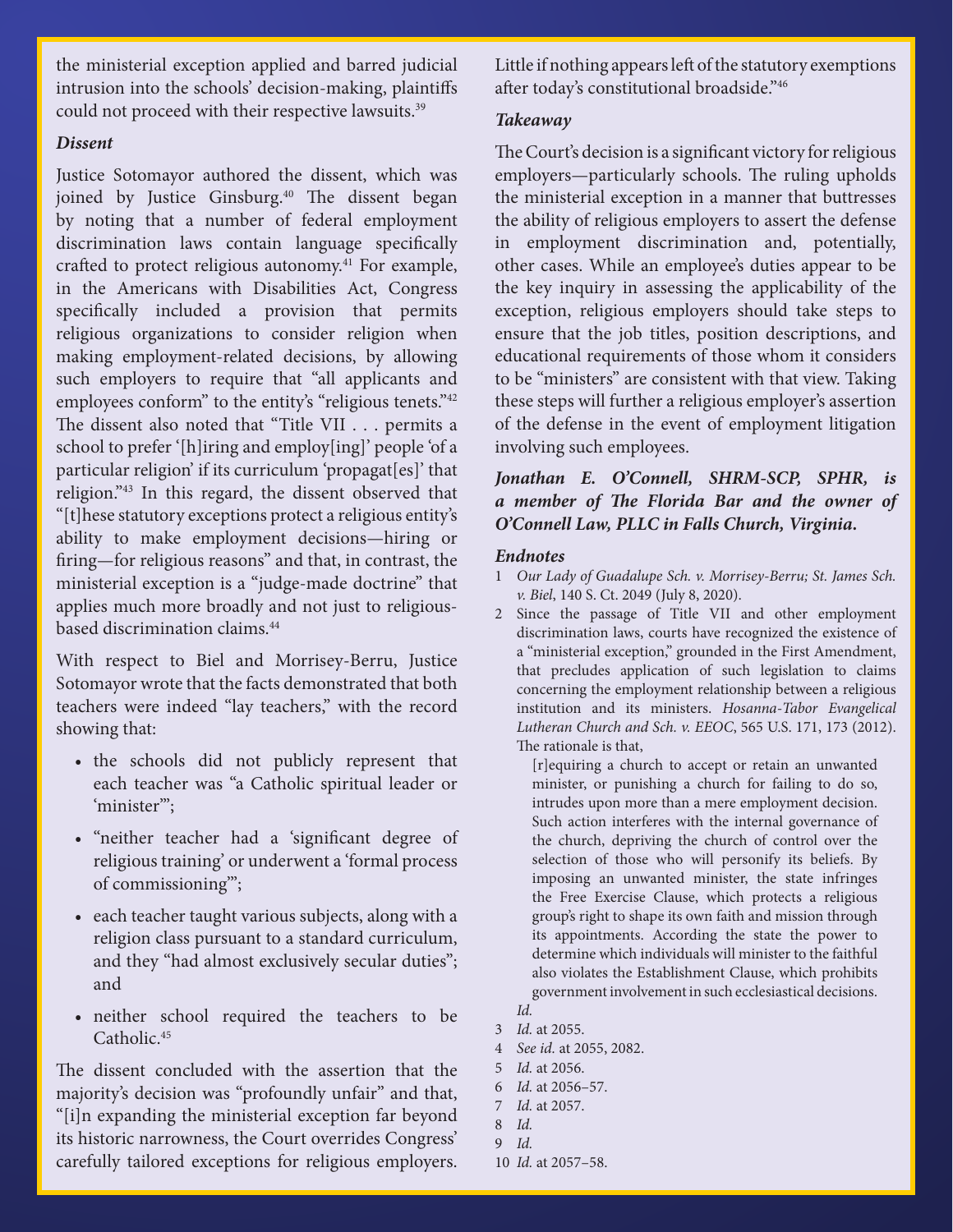- *Id.* at 2058.
- *Id.*
- *Id.*
- *Id.* at 2059.
- *Id.*
- *Id.* at 2058
- *Id.* at 2058–59.
- *Id.* at 2059, 2078.
- *Id.* at 2059.
- *Id.*
- *Morrisey-Berru v. Our Lady of Guadalupe Sch.*, 2017 WL 6527336, at \*1–3 (C.D. Ca. 2017); *Biel v. St. James Sch.*, 2017 WL 5973293, at \*1–3 (C.D. Ca. 2017).
- *Id.*
- *Hosanna-Tabor Evangelical Lutheran Church and Sch. v. EEOC*, 565 U.S. 171 (2012).
- *Morrisey-Berru*, 2017 WL 6527336, at \*1–3; *Biel*, 2017 WL 5973293, at \*1–3.
- *Id.*
- *Our Lady of Guadalupe Sch. v. Morrisey-Berru; St. James Sch. v. Biel,* 140 S. Ct. 2049, 2059 (July 8, 2020).
- *Id*. at 2058–59.
- *Id.* at 2059.
- *Id.* at 2058–59.
- *Id.*
- *See id.* at 2069.
- *Id.* at 2055.
- *Id.* at 2060 (citing *Hosanna-Tabor Evangelical Lutheran Church and Sch. v. EEOC*, 565 U.S. 171, 186 (2012)).
- *Id.* at 2063–64.
- *Id.* at 2063–65.
- *Id.* at 2064–65.
- *Id.* at 2066.
- *Id.*
- *See id.* at 2069.
- *Id.* at 2071 (Sotomayor, J., dissenting).
- *Id.* at 2072.
- *Id.* (citing 42 U.S.C. § 12113(d)(2)).
- *Id.* (citing 42 U.S.C. § 2000e–2(e); § 2000e–1(a)).
- *Id.*
- *Id.* at 2080–81.
- *Id.* at 2082.

# **COVID 19: What Employers and Employees Need to Know**

**September 16, 2020, 12:00 (Noon)–1:30 p.m. (Free GoToWebinar in conjunction with YLD)**

**The Young Lawyers Division and the Labor & Employment Law Section of The Florida Bar are partnering to provide a FREE webinar on how the COVID-19 outbreak is impacting employment issues. Employers and employees face safety concerns and an uncertain legal landscape as they address the COVID-19 outbreak and attempt to return to both normal and new working conditions. By identifying and anticipating the issues that will arise, employers can better develop plans to minimize the legal risks associated with operating during a pandemic, and employees can know their rights with regard to safe working conditions. Employment law experts Brian Hayden, Tyler White, and Michelle Nadeau will speak on issues of interest to lawyers who are both employers and employees.**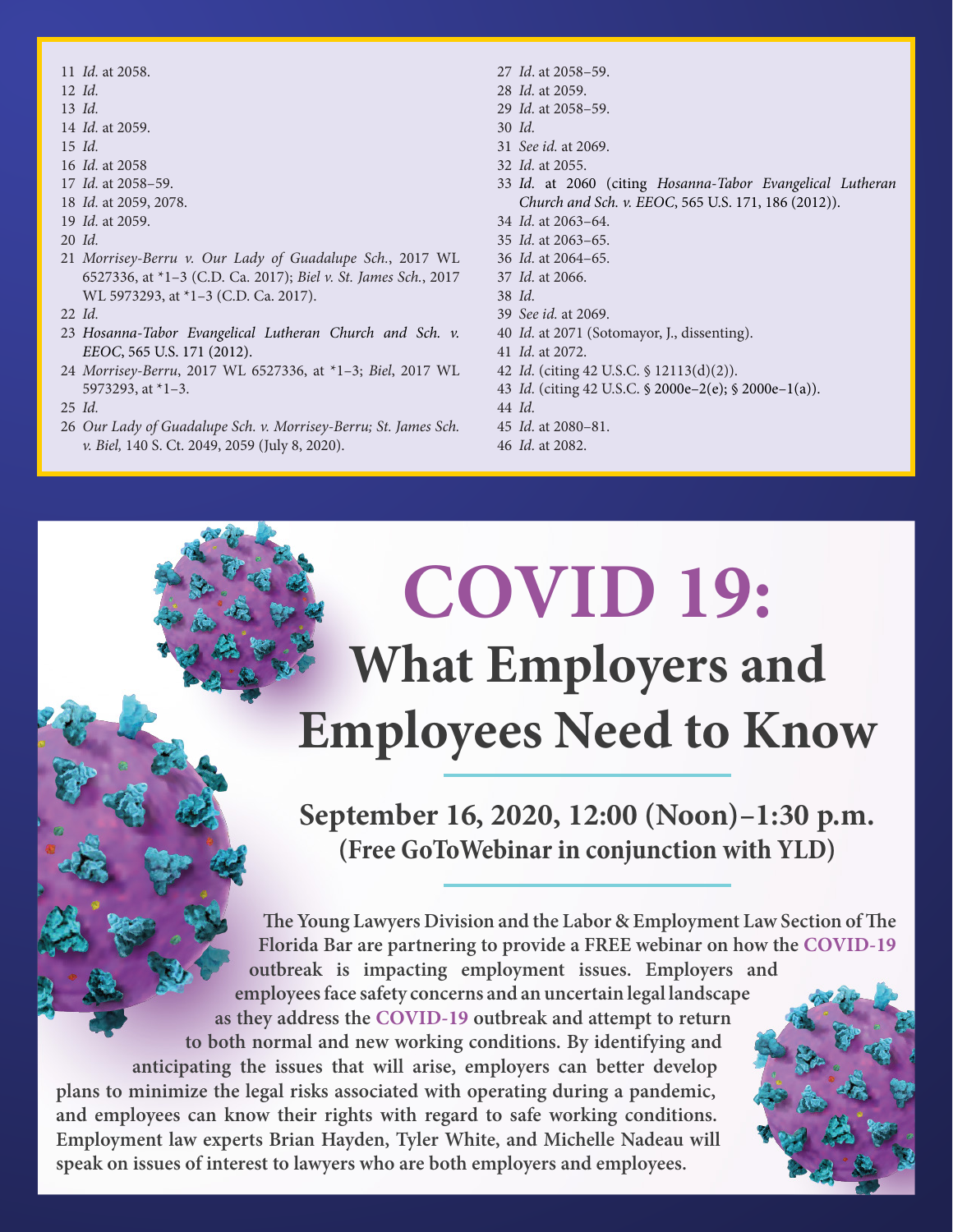

## **Labor and Employment Law Section**

**Protecting Rights, Pursuing Justice, Promoting Professionalism**

## **2020-2021 Section Calendar**

**Mark these dates on your calendar, and keep your eyes open for registration information that will be provided by email and on the Section's website.**

## **September 16, 2020, 12:00 (Noon)–1:30 p.m. (Free GoToWebinar in conjunction with YLD) COVID 19: What Employers and Employees Need to Know**

**The Young Lawyers Division and the Labor & Employment Law Section of The Florida Bar are partnering to provide a FREE webinar on how the COVID-19 outbreak is impacting employment issues. Employers and employees face safety concerns and an uncertain legal landscape as they address the COVID-19 outbreak and attempt to return to both normal and new working conditions. By identifying and anticipating the issues that will arise, employers can better develop plans to minimize the legal risks associated with operating during a pandemic, and employees can know their rights with regard to safe working conditions. Employment law experts Brian Hayden, Tyler White, and Michelle Nadeau will speak on issues of interest to lawyers who are both employers and employees.**

## **September 23, 2020, 12:00 (Noon)–1:00 p.m. (GoToWebinar)**

## **U.S. Supreme Court Update: Title VII and LGBTQ Discrimination— What Florida Employers and Employees Need to Know**

#### **Presenters: Robert Sniffen and Jeffrey Slanker,** *Sniffen & Spellman*

**The United States Supreme Court's recent decision in** *Bostock v. Clayton County* **held that federal law prohibits discrimination against LGBTQ employees. Speakers will discuss the decision, how the decision might be implemented by lower courts, and how it impacts the landscape for employees and employers in Florida.**

## **October 14, 2020, 12:00 (Noon)–1:00 p.m. (GoToWebinar)**

## **Title: NLRB Update: Where Do We Stand Now? (Part 1)**

**Presenters: Robert Turk and Lisa Berg,** *Stearns, Weaver, Miller*

**During the Trump administration, The National Labor Relations Board has issued a number of precedential decisions and undertaken rulemaking that have reversed actions that the NLRB took during the Obama administration. In Part 1 of this update, speakers Bob Turk and Lisa Berg will address these changes and how they have reshaped the landscape of federal labor law.**

## **October 22–23, 2020**

## **46th Annual Public Employment Labor Relations Forum**

#### **Location: Rosen Plaza Hotel, Orlando**

**Co-Chairs: Glenn Thomas & Janeia Ingram**

**Now in its 46th year, the Public Employment Labor Relations Forum is the longest running annual seminar jointly sponsored by two sections of The Florida Bar. PELRF focuses on the labor and employment issues that affect public employers, public employees, and the unions that represent public employees. This year's PELRF will focus on a number of hot topics in public labor and employment law.**